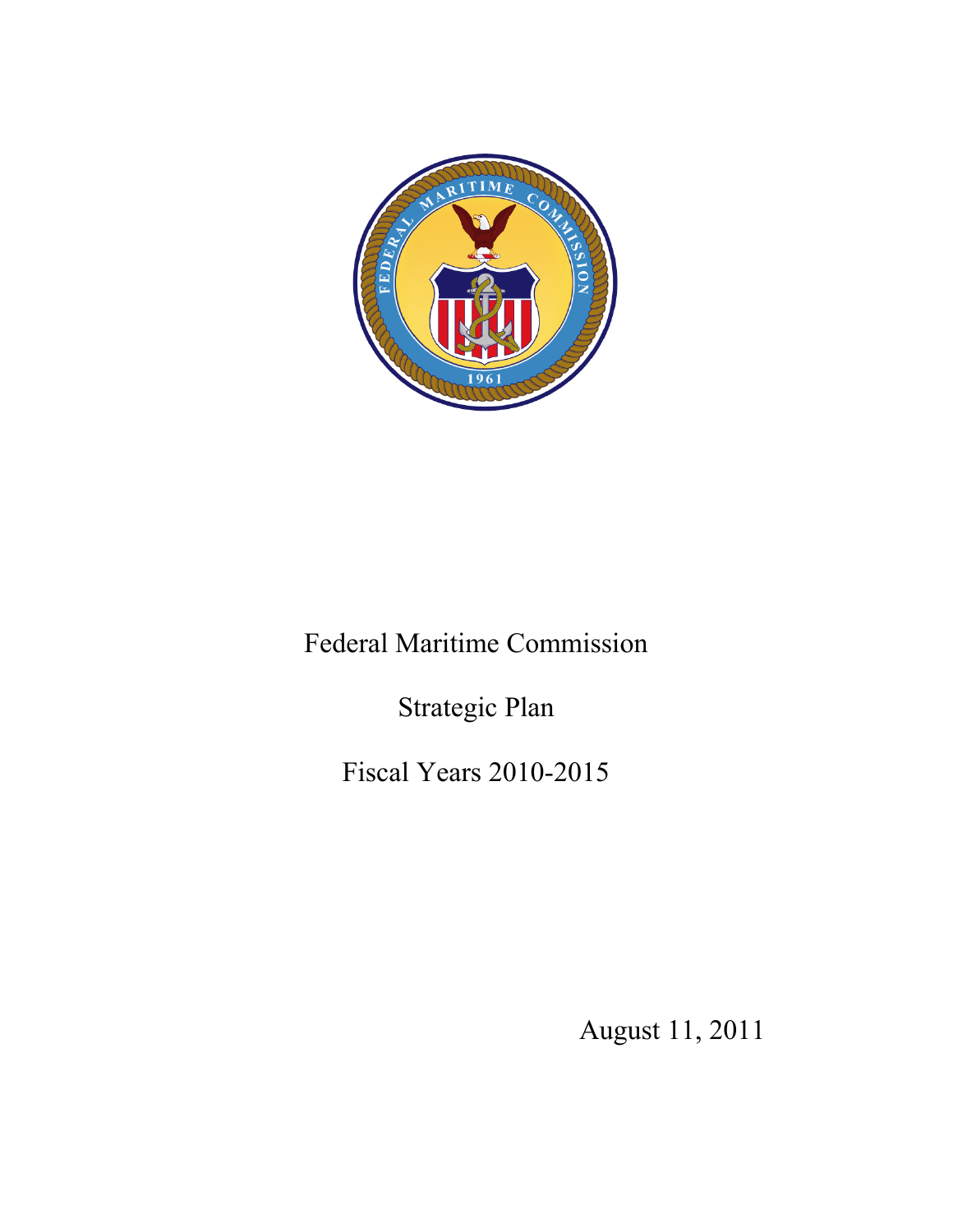# **Table of Contents**

| Strategic Goal 1: Maintain an efficient and competitive international ocean                                                                 |
|---------------------------------------------------------------------------------------------------------------------------------------------|
| Objective 1: Identify and take action to address substantially anti-competitive                                                             |
| Strategic Goal 2: P rotect the public from unlawful, unfair and deceptive<br>ocean transportation practices and resolve shipping disputes10 |
| Objective 1: Identify and take action to end unlawful, unfair and deceptive                                                                 |
| Objective 2: Prevent public harm through licensing and financial responsibility                                                             |
| Objective 3: Enhance public awareness of agency resources, remedies and<br>regulatory requirements through education and outreach13         |
| Objective 4: Impartially resolve international shipping disputes through                                                                    |
|                                                                                                                                             |
|                                                                                                                                             |
|                                                                                                                                             |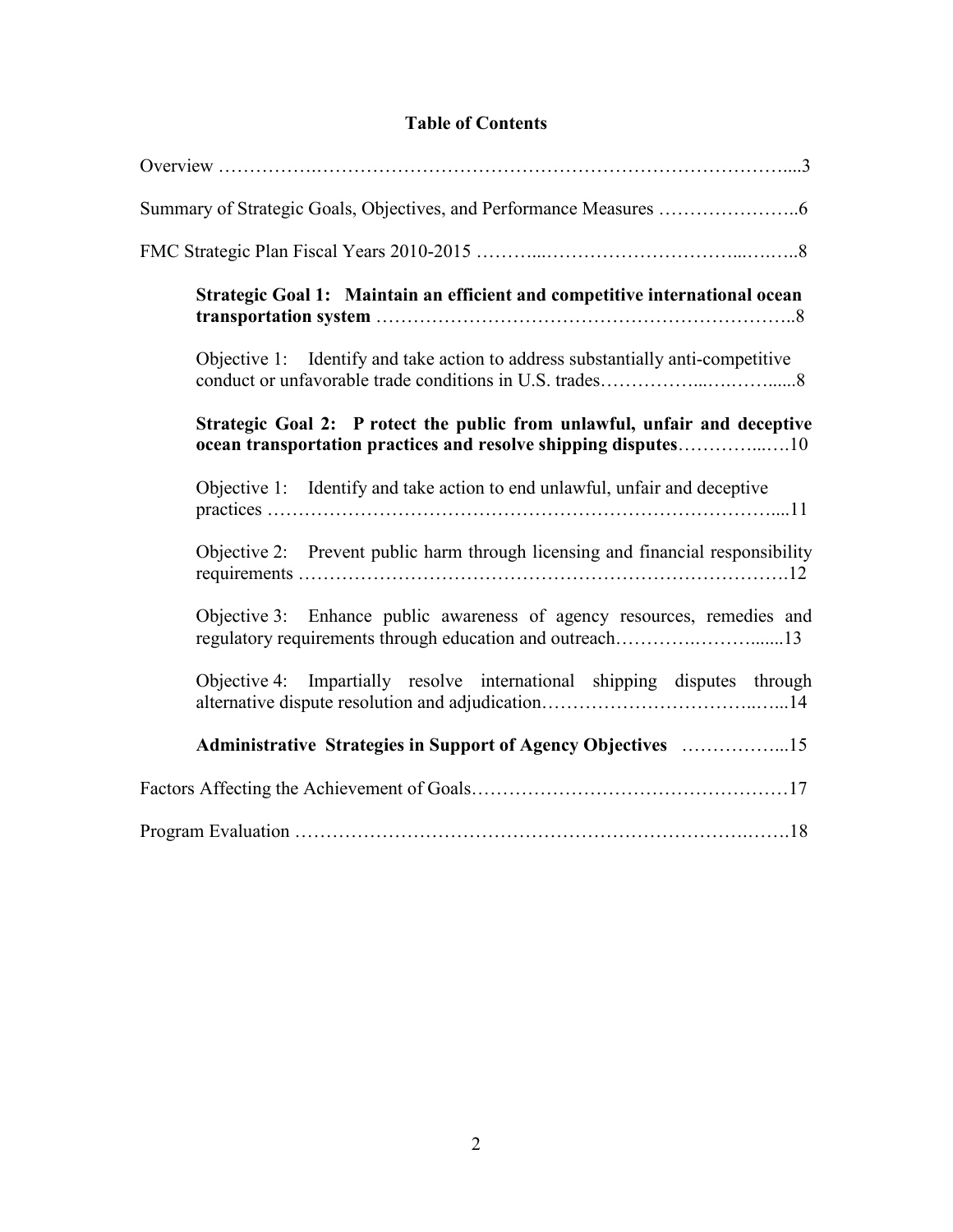#### **OVERVIEW**

The Federal Maritime Commission ("FMC") is pleased to issue this revision of the 2010-2015 Strategic Plan. This revision retains previous strategic goals one and two, and removes a third goal. T he third goal was established for administrative support functions such as human resources, information technology and financial management. Each of these important functions is subject to its own stringent planning and measuring regimes pursuant to various laws and executive mandates. Those related plans support this strategic plan and are referenced and described herein. T his plan sets goals and objectives for each fiscal year through 2015 and contains targets and measures linked to objectives via strategies. T hese objectives, strategies, targets, and measures drive the agency's budgetary process. This strategic plan conforms with the spirit and letter of the *Government Performance and Results Act of 1993*; OMB Circular A-11 *Preparation of Submission of Strategic Plans, and Annual Program Performance Reports*; and the recently issued Executive Order 13450 – *Improving Government Program Performance.* 

#### **Mission**

To foster a fair, efficient and reliable international ocean transportation system and to protect the public from unfair and deceptive practices.

#### **Strategic Goal 1**

Maintain an efficient and competitive international ocean transportation system.

#### **Strategic Goal 2**

Protect the shipping public from unlawful, unfair and deceptive ocean transportation practices and resolve shipping disputes.

#### **History**

The FMC was established as an independent regulatory agency by Reorganization Plan No. 7, effective August 12, 1961. P rior to that time, the Federal Maritime Board was responsible for both the regulation of ocean commerce and the promotion of the United States Merchant Marine. Under the reorganization plan, the shipping laws of the U.S. were separated into two categories — regulatory and promotional. T he responsibilities associated with the promotion of an adequate and efficient U.S. Merchant Marine were assigned to the Maritime Administration, now located within the Department of Transportation. The newly created FMC was charged with administering the regulatory provisions of the shipping laws.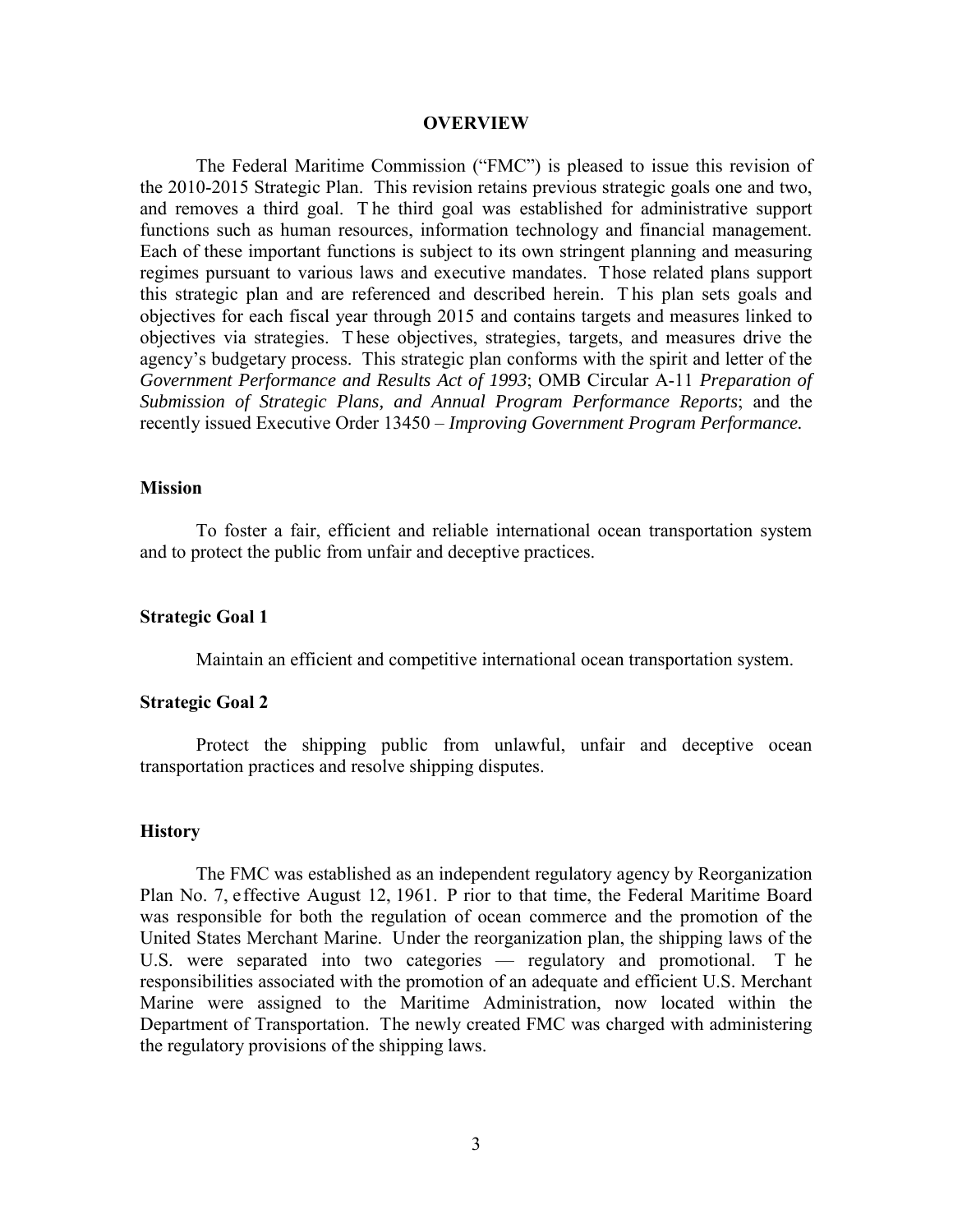The Commission is responsible for the regulation of oceanborne transportation in the foreign commerce of the United States. T he passage of the Shipping Act of 1984 ("Shipping Act") brought about major change in the regulatory regime applicable to shipping companies operating in the U.S. foreign commerce. The subsequent passage of the Ocean Shipping Reform Act of 1998 ("OSRA"), with its deregulatory amendments and modifications to the Shipping Act, further signaled a significant shift in shipping regulation.

## **Functions**

 The principal statutes administered by the Commission are the Shipping Act, the Foreign Shipping Practices Act of 1988 ("FSPA"), section 19 of the Merchant Marine Act, 1920 ("1920 Act"), and Pub. L. No. 89-777. Most of these statutes were amended by OSRA and are now codified in Title 46 of the U.S. Code at sections 40101 through 44106.

The Commission's principal regulatory responsibilities include:

- Reviewing agreements among ocean common carriers and marine terminal operators ("MTOs") relating to service in the U.S. foreign oceanborne trades, to ensure that they do not cause substantial increases in transportation costs or decreases in transportation services.
- Maintaining and reviewing service contracts between ocean common carriers and shippers to guard against detrimental effects to shipping in the U.S. foreign trades.
- Providing a forum for exporters, importers and other members of the shipping public to obtain relief from ocean shipping practices or disputes that impede the flow of commerce and otherwise cause economic harm.
- Ensuring that common carriers' tariff rates and charges are accessible to the shipping public in private, electronically accessible systems.
- Monitoring rates, charges, and rules of government-owned or -controlled carriers to ensure that they are just and reasonable.
- Issuing passenger vessel certificates evidencing financial responsibility of vessel owners or charterers to pay judgments for personal injury or death, or to refund passenger fares for the nonperformance of a voyage or cruise.
- Licensing ocean transportation intermediaries ("OTIs") in the U.S. to protect the public from unqualified, insolvent, or dishonest companies.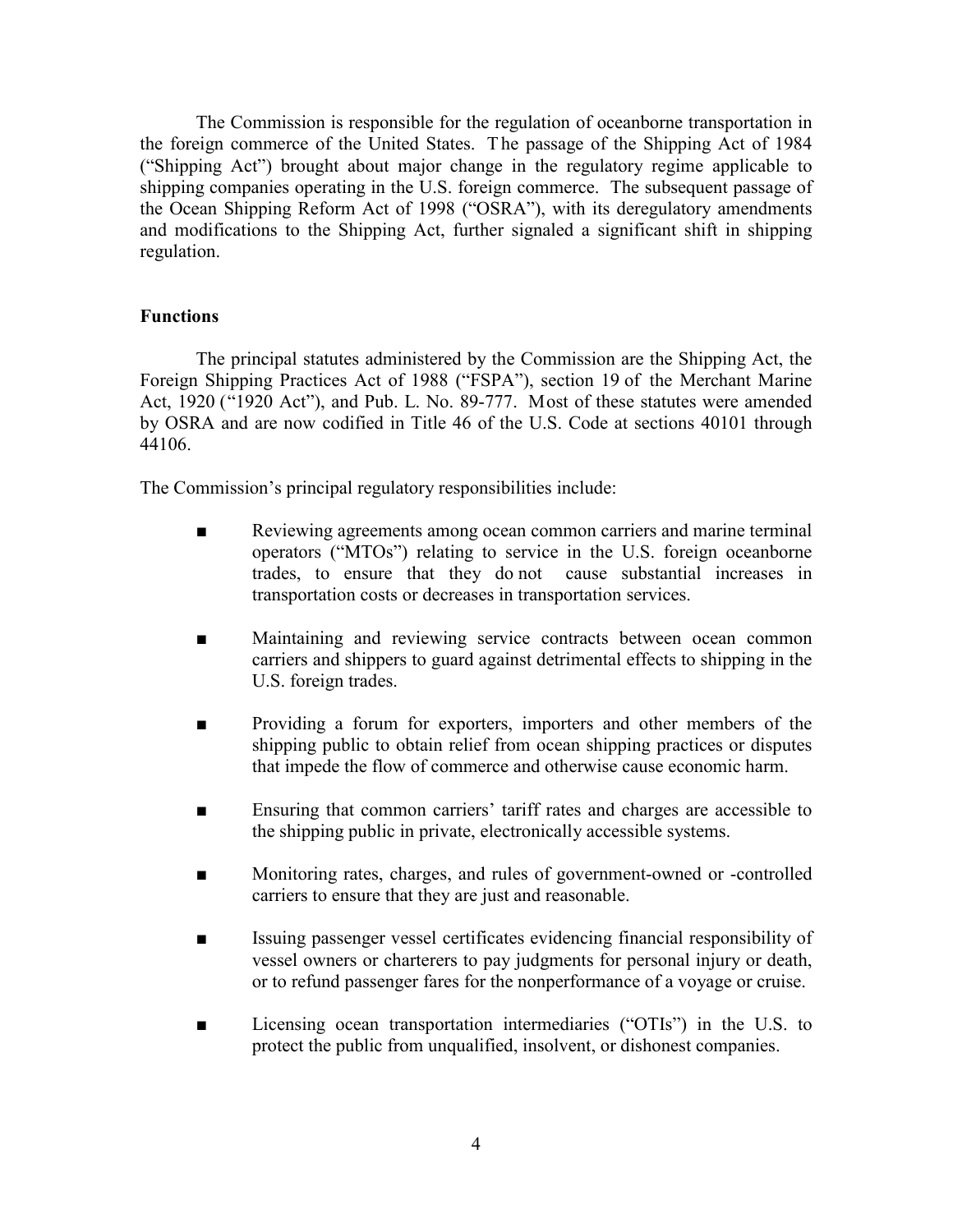- Ensuring that OTIs maintain sufficient financial responsibility to protect the shipping public from financial loss.
- Protecting the shipping public against economic harm by investigating rates, charges, classifications, and practices of common carriers, MTOs, and OTIs operating in the foreign commerce of the U.S, and acting to stop unjust or unlawful practices.
- Taking action to address unfavorable conditions arising out of foreign government or business practices in the U.S. foreign shipping trades.

#### **Organization**

The Commission is composed of five commissioners appointed by the President with the advice and consent of the Senate. C ommissioners serve five-year, staggered terms, and no m ore than three members of the Commission may belong to the same political party. The President designates one of the commissioners to serve as chairman. The chairman is the chief executive and administrative officer of the agency.

The Commission's organizational units consist of: the Offices of the General Counsel, Secretary (including the Library), Consumer Affairs and Dispute Resolution Services, Administrative Law Judges, Equal Employment Opportunity, Inspector General, Managing Director, Budget and Finance, Human Resources, Information Technology, and Management Services; the Bureaus of Certification and Licensing, Enforcement, and Trade Analysis; and the Commission's Area Representatives.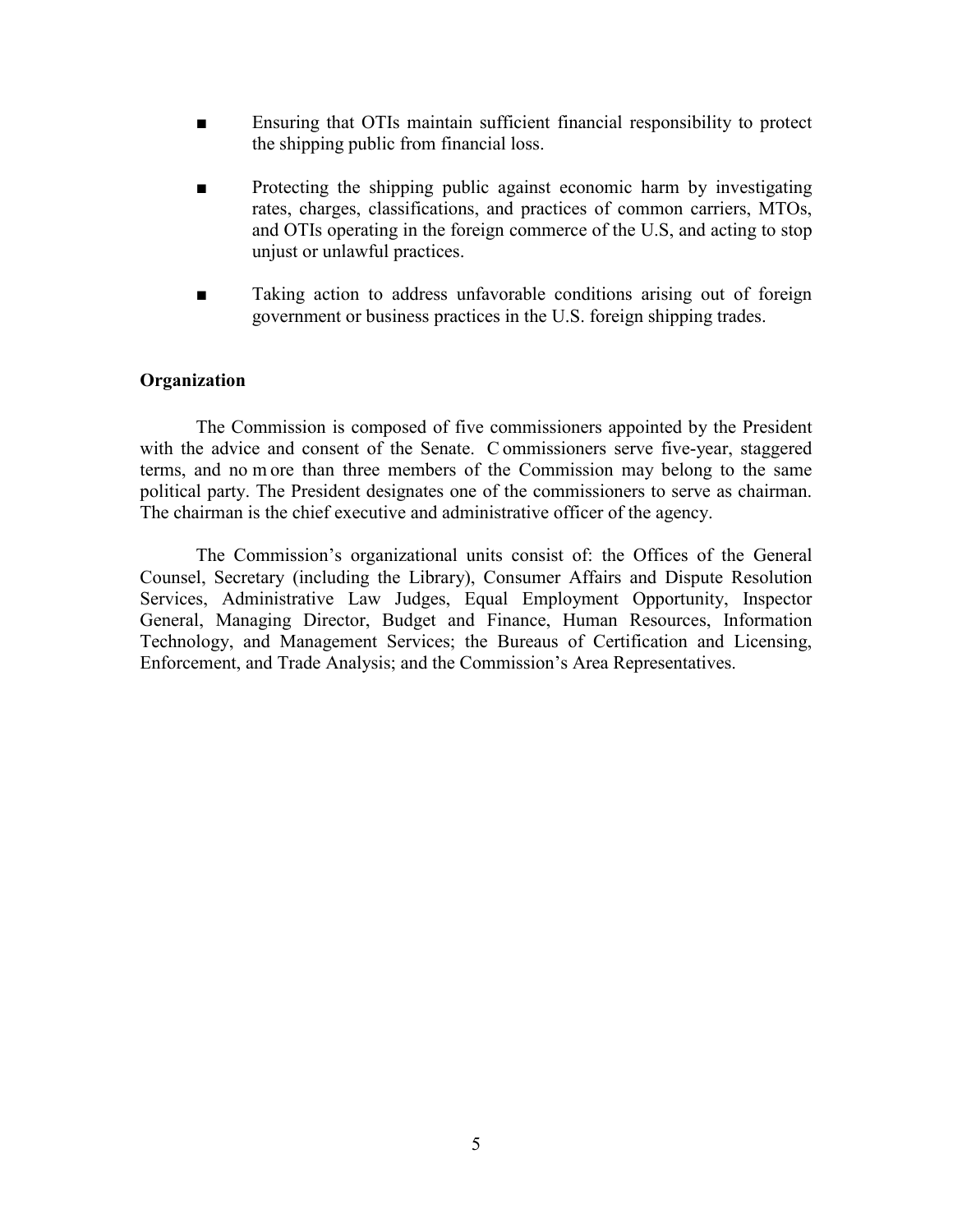| <b>Strategic Goal</b>                                                                                                                                                           | Objective                                                                                                                                                         | Performance<br><b>Measures</b>                                                                                                                                                                                                                                      | 2010<br>Target | 2011<br>Target | 2012<br>Target | 2013<br>Target | 2014<br>Target | 2015<br>Target |
|---------------------------------------------------------------------------------------------------------------------------------------------------------------------------------|-------------------------------------------------------------------------------------------------------------------------------------------------------------------|---------------------------------------------------------------------------------------------------------------------------------------------------------------------------------------------------------------------------------------------------------------------|----------------|----------------|----------------|----------------|----------------|----------------|
| <b>STRATEGIC</b><br><b>GOAL 1:</b><br>Maintain an<br>Efficient &<br>Competitive<br><b>International</b><br>Ocean<br><b>Transportation</b><br><b>System</b>                      | <b>OBJECTIVE 1:</b><br>Identify and take<br>action to address<br>substantially anti-<br>competitive<br>conduct or<br>unfavorable<br>conditions in U.S.<br>trades. | Percentage share<br>of total U.S.<br>international<br>oceanborne trade<br>moved by<br>containership, as<br>an indicator of<br>liner shipping<br>efficiency.                                                                                                         | 18%            | 18.5%          | 19%            | 19.5%          | 20%            | 20.5%          |
| <b>STRATEGIC</b><br><b>GOAL 2: Protect</b><br>the public from<br>unlawful, unfair<br>and deceptive<br>ocean<br>transportation<br>practices and<br>resolve shipping<br>disputes. | <b>OBJECTIVE 1:</b><br>Identify and take<br>action to end<br>unlawful, unfair<br>and deceptive<br>practices.                                                      | Percentage of<br>enforcement<br>actions taken<br>under the<br>Shipping Act of<br>1984<br>successfully<br>resolved through<br>favorable<br>judgment,<br>settlement,<br>issuance of<br>default<br>judgment, or<br>compliance letter<br>or notice.                     | 70%            | 72%            | 74%            | 76%            | 78%            | 80%            |
|                                                                                                                                                                                 | <b>OBJECTIVE 2:</b><br>Prevent public<br>harm through<br>licensing and<br>financial<br>responsibility<br>requirements.                                            | Percentage of<br>decisions on<br>completed OTI<br>license<br>applications<br>rendered within<br>60 calendar days<br>of receipt,<br>facilitating<br>lawful operation<br>of OTIs with the<br>appropriate<br>character and<br>experience<br>requirements. <sup>1</sup> | 55%            | 60%            | 70%            | 75%            | 75%            | 75%            |

# **Summary of Strategic Goals, Objectives, and Performance Measures**

 $\overline{a}$ 

<span id="page-5-0"></span><sup>&</sup>lt;sup>1</sup> This measure was revised for fiscal years 2011-2015. In FY 2010, the measure was: Percentage of decisions on completed OTI license applications rendered within 90 business days, facilitating lawful operation of OTIs with the appropriate character and experience requirements. The target for FY 2010 was 55%.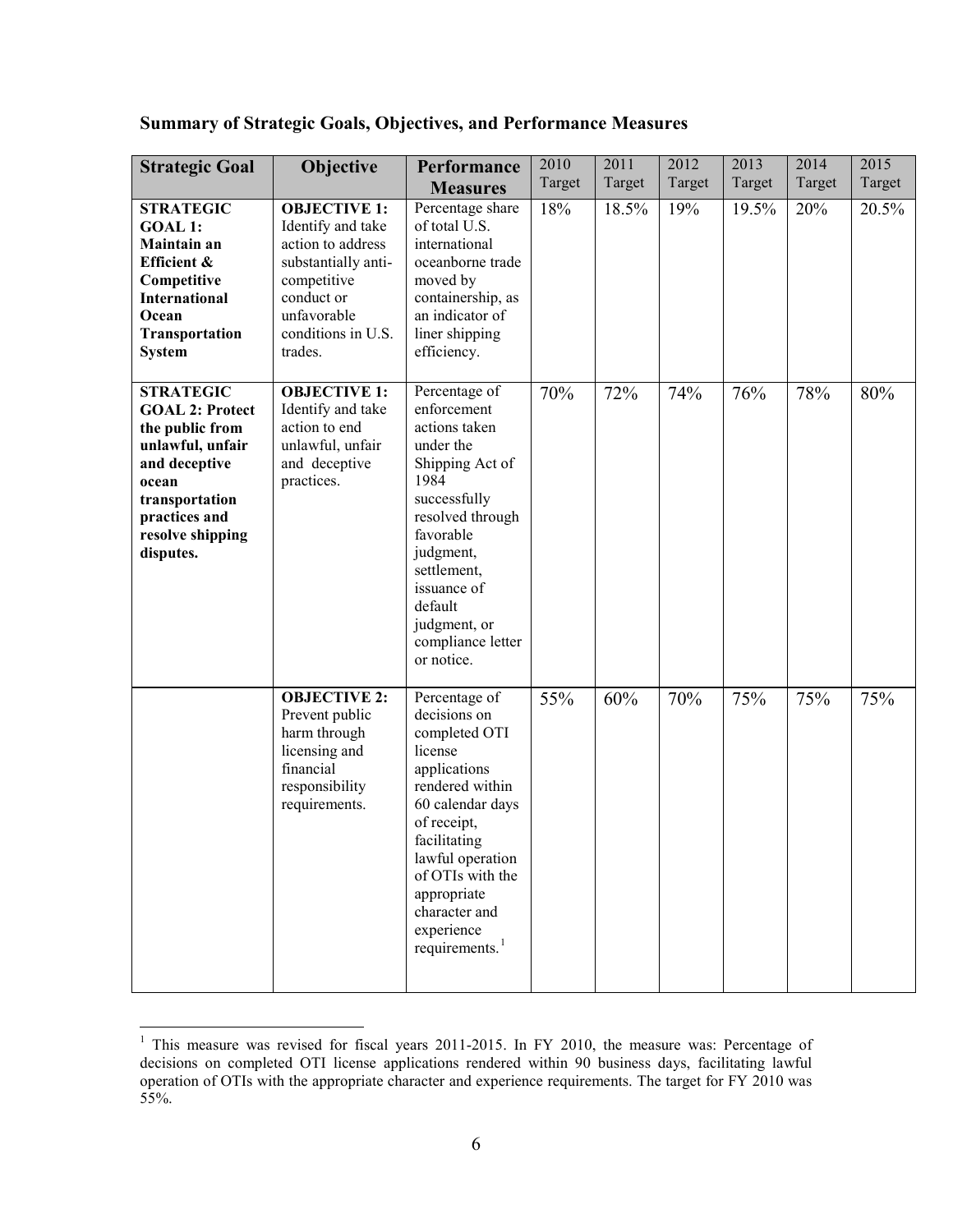| <b>Strategic Goal</b> | Objective                                                                                                                                                                         | Performance<br><b>Measures</b>                                                                                                                                                                                        | 2010<br>Target | 2011<br>Target | 2012<br>Target | 2013<br>Target | 2014<br>Target | 2015<br>Target |
|-----------------------|-----------------------------------------------------------------------------------------------------------------------------------------------------------------------------------|-----------------------------------------------------------------------------------------------------------------------------------------------------------------------------------------------------------------------|----------------|----------------|----------------|----------------|----------------|----------------|
|                       |                                                                                                                                                                                   | Percentage of<br>cruise line<br>operators examined<br>during the year that<br>have the full<br>financial coverage<br>required by<br>regulation to<br>protect against loss<br>from non-<br>performance or<br>casualty. | 90%            | 91%            | 92%            | 93%            | 94%            | 95%            |
|                       | <b>OBJECTIVE 3:</b><br>Enhance public<br>awareness of<br>agency<br>resources,<br>remedies and<br>regulatory<br>requirements<br>through<br>education and<br>outreach. <sup>2</sup> | Percentage of key<br>Commission<br>issuances, orders<br>and reports are<br>available through<br>the Commission's<br>website within 5<br>working days of<br>receipt.                                                   | 70%            | 72%            | 74%            | 76%            | 80%            | 85%            |
|                       | <b>OBJECTIVE 4:</b><br>Impartially<br>resolve<br>international<br>shipping disputes<br>through<br>alternative<br>dispute<br>resolution and<br>adjudication.                       | Number of cases<br>opened and closed<br>each fiscal year<br>using ombuds and<br>ADR services<br>assisting<br>consumers to<br>recover goods or<br>funds.                                                               | 550            | 625            | 700            | 800            | 900            | 1000           |
|                       |                                                                                                                                                                                   | Percentage of<br>formal complaints<br>or Commission<br>initiated orders of<br>investigation<br>completed within<br>two years of filing<br>or Commission<br>initiation.                                                | 50%            | 52%            | 54%            | 56%            | 58%            | 60%            |

 $\overline{\phantom{a}}$  , which is a set of the set of the set of the set of the set of the set of the set of the set of the set of the set of the set of the set of the set of the set of the set of the set of the set of the set of th

<sup>&</sup>lt;sup>2</sup> The following measure under Objective 3 w as removed for FY 2011 – 2015: "Percentage of attendees at agency sponsored outreach presentations that rate the program as 'Useful' or 'Extremely Useful' in their compliance efforts." The measure is not reflective of current agency outreach practices. It also proved logistically difficult to execute because most outreach is performed by FMC staff as invitees at non-FMC sponsored events.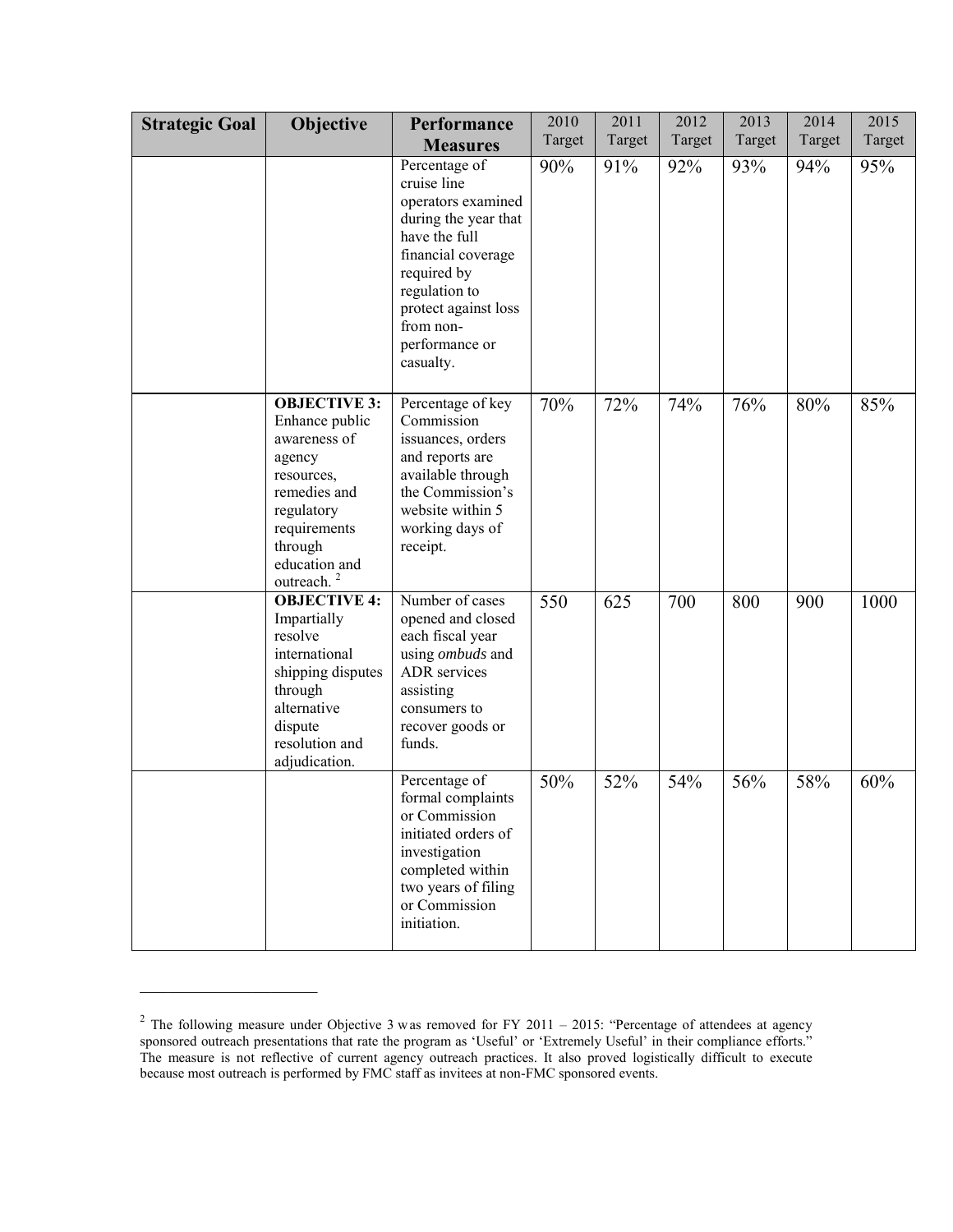## **Federal Maritime Commission**

# **Strategic Plan Fiscal Years 2010-2015**

# **STRATEGIC GOAL 1-** *Maintain an efficient and competitive international ocean transportation system.*

The Federal Maritime Commission ("FMC") or ("Commission") is responsible for the regulation of oceanborne transportation in the foreign commerce of the United States pursuant to the provisions of the Shipping Act of 1984 ("Shipping Act"). A stated policy objective of the Shipping Act is "to promote the growth and development of United States exports through competitive and efficient ocean transportation and by placing a greater reliance on the marketplace." The Commission's oversight of carrier and terminal operator antitrust immunity as part of a non-discriminatory regulatory process works to provide an efficient and economic transportation system in the ocean commerce of the United States. In addition the Commission addresses unfavorable conditions affecting U.S. carriers in U.S. oceanborne trades when such conditions do not exist for foreign carriers.

Following the global economic downturn and during this time of recovery, the Commission's oversight is of key importance. E fficiency and competition in the transportation system are essential to the re-growth of trade and the creation of jobs.

## **OBJECTIVE 1: Identify and take action to address substantially anticompetitive conduct or unfavorable trade conditions in U.S. trades.**

The FMC is charged with protecting the shipping public, and ultimately American exporters and consumers, from possible abuse of the limited antitrust immunity granted by Congress to international liner carriers and domestic marine terminal operators under the Shipping Act. In addition, the FMC is responsible, under the Foreign Shipping Practices Act of 1988, for investigating whether laws, rules, regulations or practices of foreign governments, or the practices of foreign carriers result in the existence of unfavorable conditions in U.S. trades.

The Shipping Act requires that vessel operating common carriers ("VOCCs") and marine terminal operators ("MTOs") that wish to establish agreements that would benefit from antitrust immunity file copies of their agreements with the FMC. FMC staff review these proposed agreements when they are initially filed, and before they take effect. The FMC allows agreements to proceed when they do not cause competitive harm. The FMC is authorized pursuant to section  $6(g)$  of the Shipping Act to seek appropriate injunction relief against any agreement which is likely to result in a reduction in competition of the sort that could be expected to unreasonably raise transportation costs or reduce transportation service.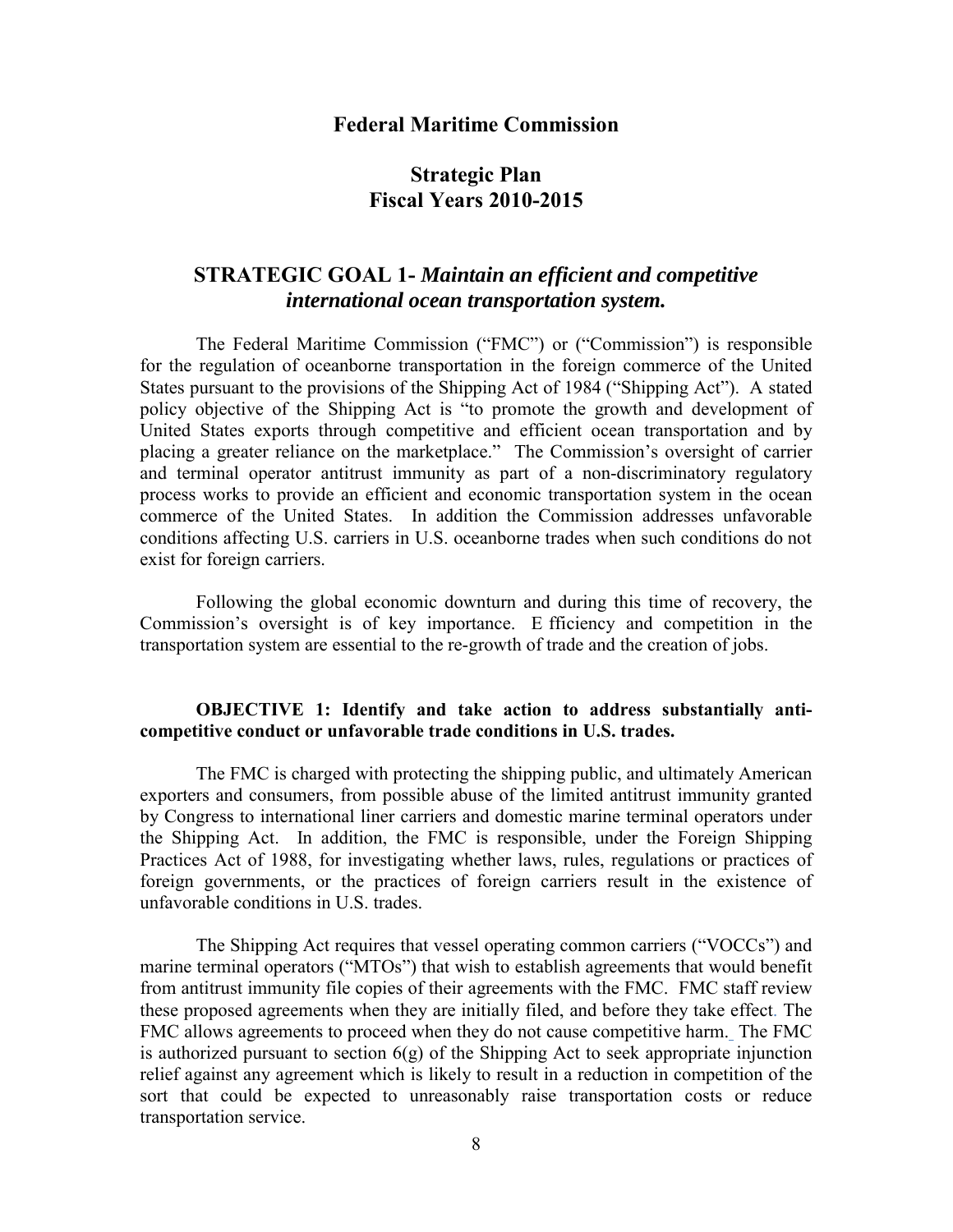The Shipping Act and implementing regulations also authorize the FMC to require that agreement parties (a) provide accompanying information needed to assess certain categories of agreements upon request; (b) file certain standard types of reports including quarterly economic data and/or minutes of meetings held by the agreement parties — depending on the authorities sought in the agreement; and (c) submit special informational reports, if the FMC requires them, once the agreement comes into effect. These reporting requirements, and the economic data and information about agreement activities they provide, allow the FMC to initially evaluate, and continue to monitor on an on-going basis, the conduct of the parties to VOCC and MTO agreements with limited antitrust immunity.

In recent years, the FMC has seen an increase in operational VOCC and MTO agreements, many of which allow cooperation to improve efficiency, allow sustainable growth, or respond to new or imminent environmental regulations. The FMC gives consideration to likely efficiency, sustainability, and environmental benefits when evaluating their net impact on competition, transportation cost, and transportation service.

Under the Foreign Shipping Practices Act of 1988 ("FSPA") the Commission can address adverse conditions affecting U.S. carriers in the U.S. oceanborne trades, when such conditions do not exist for foreign carriers or others providing maritime or maritime-related services in the U.S. Section 9 of the Shipping Act also charges the Commission with regulating the rates, charges, and rules of government-owned or -controlled carriers to ensure that they are just and reasonable.

- Review initial agreements and amendments, including any additional information requested by the FMC, to determine the likelihood that the agreement parties could engage in substantially anti-competitive conduct with respect to transportation costs or services.
- Review, on a regular, on-going basis, the data and information provided in standard reports and special reporting measures to assess the existence or likelihood of substantially anti-competitive conduct or unfavorable trade conditions.
- Initiate meetings with representatives of the FMC's various stakeholder industries to help determine whether anti-competitive behavior or unfavorable trade conditions exist in U.S. trades.
- Conduct research studies on c urrent competition issues with respect to U.S. trades.
- Actively monitor for and record the presence of all foreign controlled carriers in U.S. trades, and regularly review their pricing practices.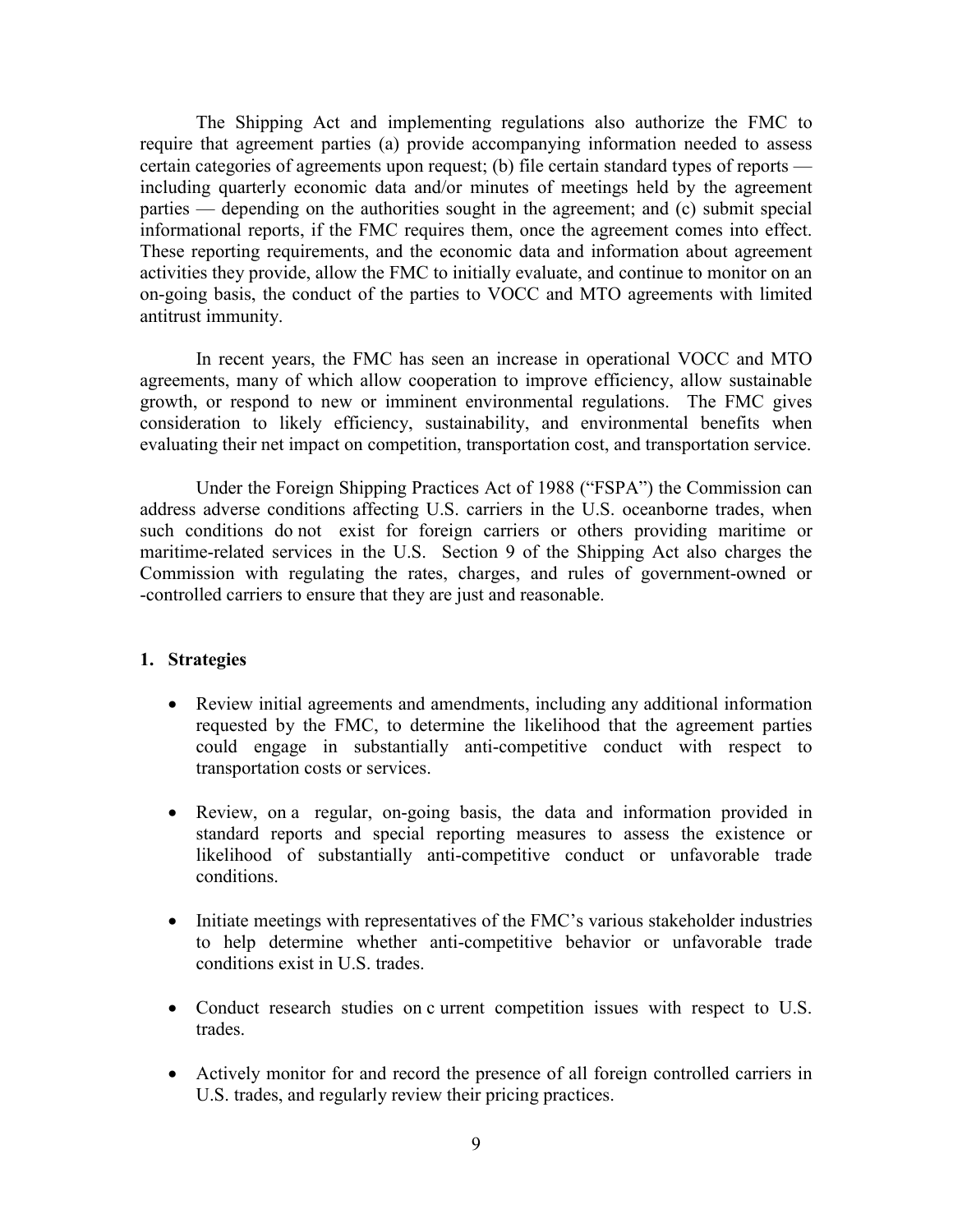- Obtain information via inquiries and/or complaints about conduct or conditions that impede the efficient movement of cargo.
- Assure competitive conditions in the U.S. foreign oceanborne trades by working with agreement parties on an informal basis to negotiate changes in agreements that raise competitive concerns.
- Preserve competition and efficiency in ocean transportation by seeking appropriate injunctive relief under section 6 of the Shipping Act for agreements likely, by a reduction in competition, to produce an unreasonable reduction in transportation service or an unreasonable increase in transportation cost.
- Assess, acknowledge and promote environmentally sustainable shipping practices and environmentally protective agreement activities.
- Address disruptions in the ocean transportation marketplace by investigating carrier and marine terminal operator violations of the Shipping Act.
- Take action under the FSPA to address adverse conditions affecting U.S. carriers in the U.S. oceanborne trades, when such conditions do not exist for foreign carriers or others providing maritime or maritime-related services in the U.S.
- Make rules and regulations affecting shipping in the foreign trade not in conflict with law in order to adjust or meet general or special conditions unfavorable to shipping in the foreign trade.
- Ensure timely action on formal proceedings undertaken to protect competition.
- Maintain and keep up to date an electronic library, accessible from the FMC's website, of agreement documents so as to allow interested parties to easily search for and download those documents.

## **2. Six-Year Performance Measure**

• Percentage share of total U.S. international oceanborne trade moved by containership, as an indicator of liner shipping efficiency.

# **STRATEGIC GOAL 2–** *Protect the public from unlawful, unfair and deceptive ocean transportation practices and resolve shipping disputes.*

The FMC has jurisdiction over activities of ocean carriers and marine terminal operators in a v ariety of their commercial activities in international ocean commerce. The FMC has a wide variety of responsibilities in protecting the shipping public from financial harm.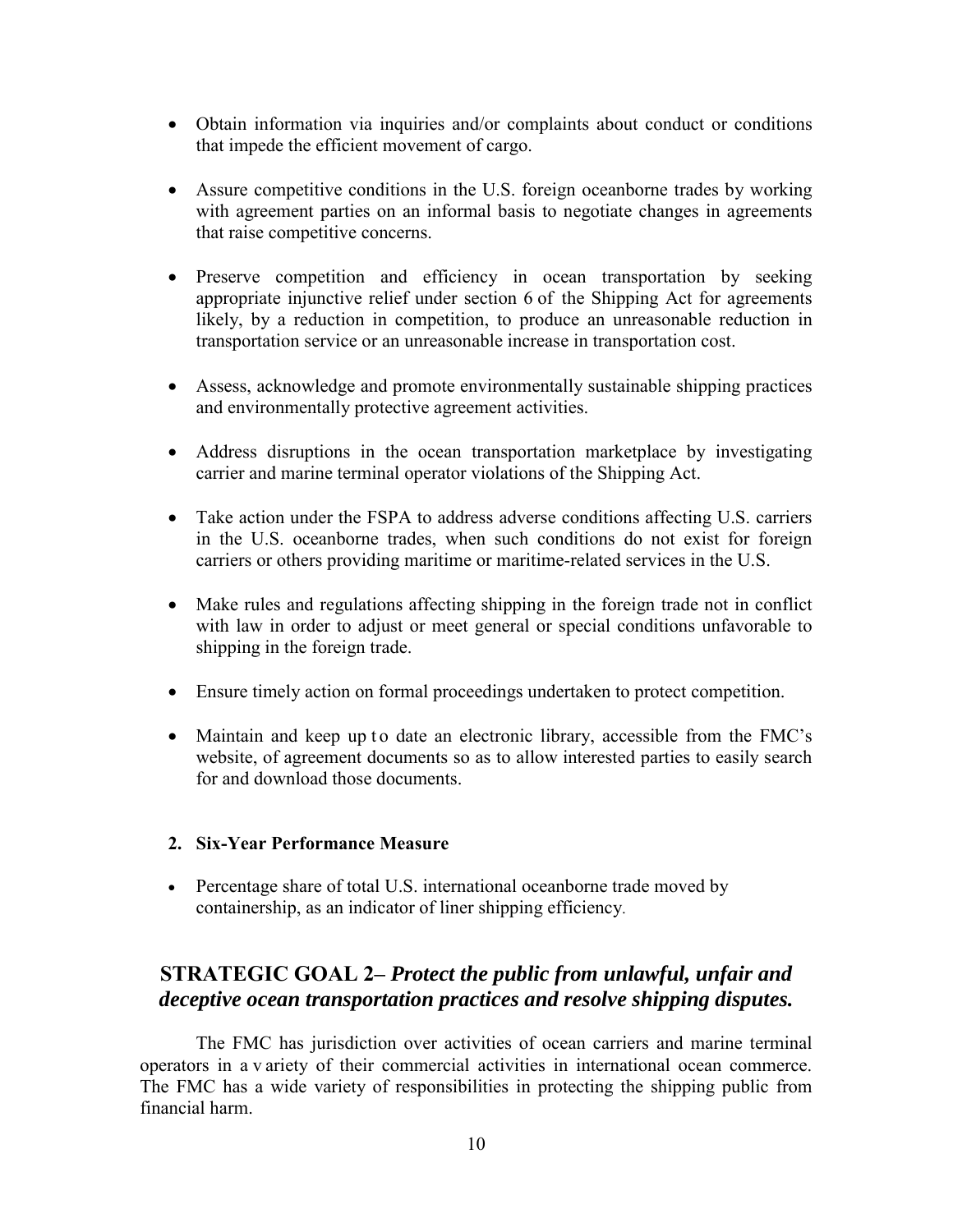Those responsibilities include the licensing of ocean transportation intermediaries that serve U.S. trades; assisting the public in the resolution of informal complaints related to the shipment of goods or to passenger vessel cruises; the identification and prosecution of unreasonable or unjust practices by carrier or marine terminals; and the investigation and satisfaction of formal complaints alleging violation of the Shipping Act. To carry out its broad mission, the FMC uses various means including monitoring, investigation, education, enforcement, and ombuds services.

The Commission, and its regional area representatives, also have a role in the education of the public and of industry groups involved in U.S. international trade with respect to their rights and/or responsibilities under the Shipping Act – including informing them of available Commission resources that might be of use to them.

## **OBJECTIVE 1: I dentify and take action to end unlawful, unfair and deceptive practices.**

The FMC is responsible for ensuring that individual carriers and marine terminal operators, as well as those permitted by agreement to act in concert, treat shippers and other members of the shipping public fairly by not engaging in prohibited acts set out in the Shipping Act. In the effort to identify such practices, the FMC maintains a visible presence amongst regulated entities, collects intelligence in a variety of ways and exchanges intelligence with other regulatory and law enforcement agencies.

In order to ensure compliance with laws and regulations under the jurisdiction of the FMC, various formal and informal actions may be taken by the Commission. Formal investigations are initiated when violations are discovered, though often the Commission enters into settlement agreements ending violative activities.

- Gather intelligence through visible and accessible presence in the regulated community in order to identify unlicensed OTIs and other violations.
- Monitor advertising in print, television, radio and online to identify illegal practices.
- Gather information related to potential unlicensed OTIs.
- Receive and respond to complaints regarding egregious violations and practices.
- Identify subjects who offer, advertise or provide passage on vessels having berths or staterooms to accommodate 50 or more passengers and have not met FMC financial requirements.
- Audit ocean carriers and OTIs based upon information received and on a random basis.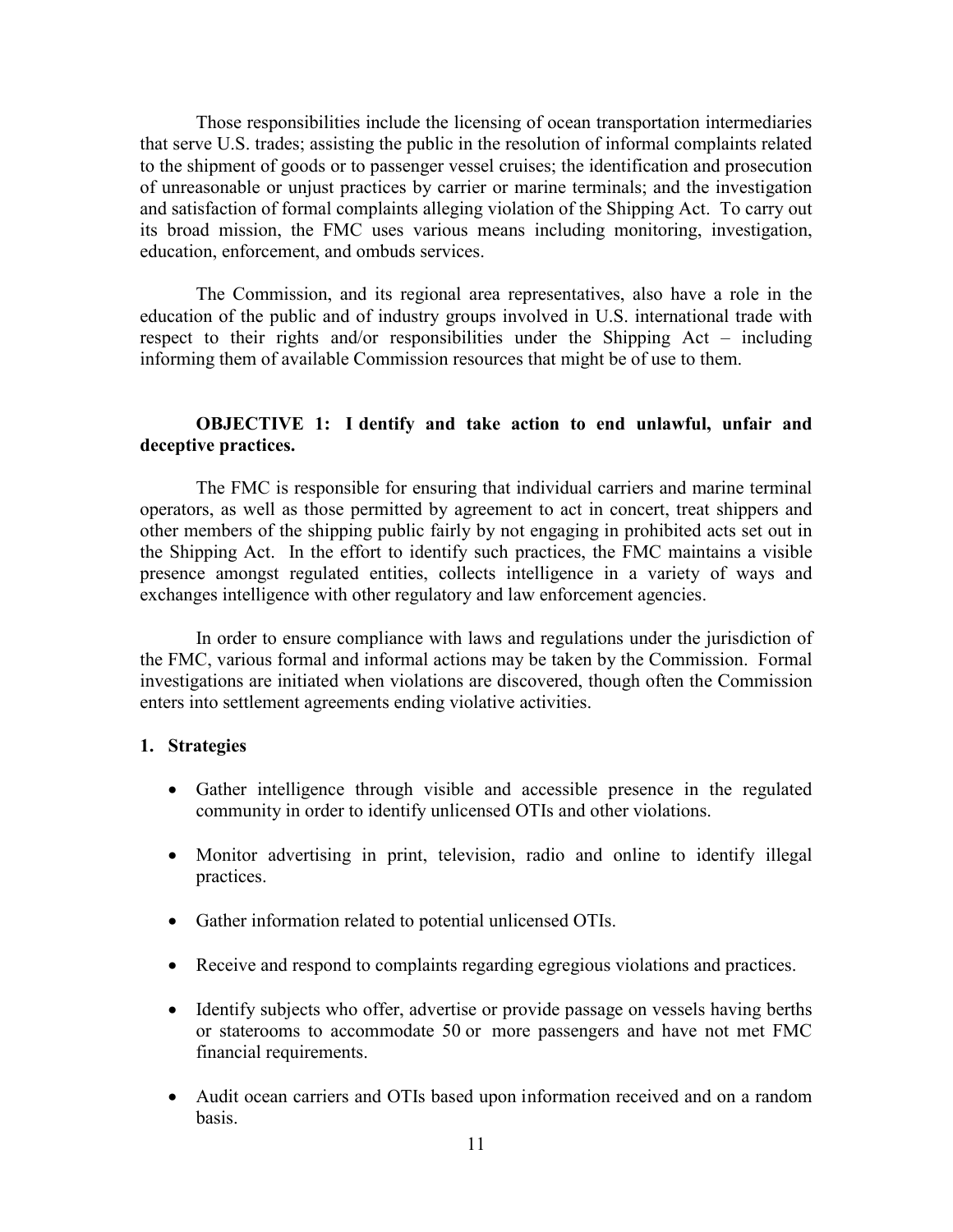- Exchange information and liaise with other federal, state and local investigative and regulatory agencies and bureaus.
- Review tariffs for accessibility and accuracy.
- Investigate allegations of unlawful, unfair and deceptive practices.
- Efficiently prosecute alleged violations of the Shipping Act.
- Reach voluntary agreement with alleged violators to cease unlawful, unfair and deceptive practices.
- Respond to inquiries regarding complaint history of transportation providers and advise consumer of means to protect themselves.

# **2. Six-Year Performance Measures**

• Percentage of enforcement actions taken under the Shipping Act successfully resolved through favorable judgment, settlement, issuance of default judgment, or compliance letter or notice.

# **OBJECTIVE 2: Prevent public harm through licensing and financial responsibility requirements.**

 The FMC licenses and regulates ocean transportation intermediaries ("OTIs"), including ocean freight forwarders and NVOCCs, and ensures that OTIs have sufficient financial responsibility. As well, the FMC issues certificates to owners and operators of passenger vessels ("PVOs") that have evidenced financial responsibility to satisfy liability incurred for nonperformance of voyages and for death or injury to passengers and other persons.

- License OTIs with the requisite character, experience and financial responsibility.
- Issue PVO certificates to cruise line operators that have met regulatory requirements for proof of financial responsibility.
- Monitor PVO unearned passenger revenue ("UPR") reports and conduct on-site review of PVOs' UPR receipts.
- Review and update OTI bonds and coverage amount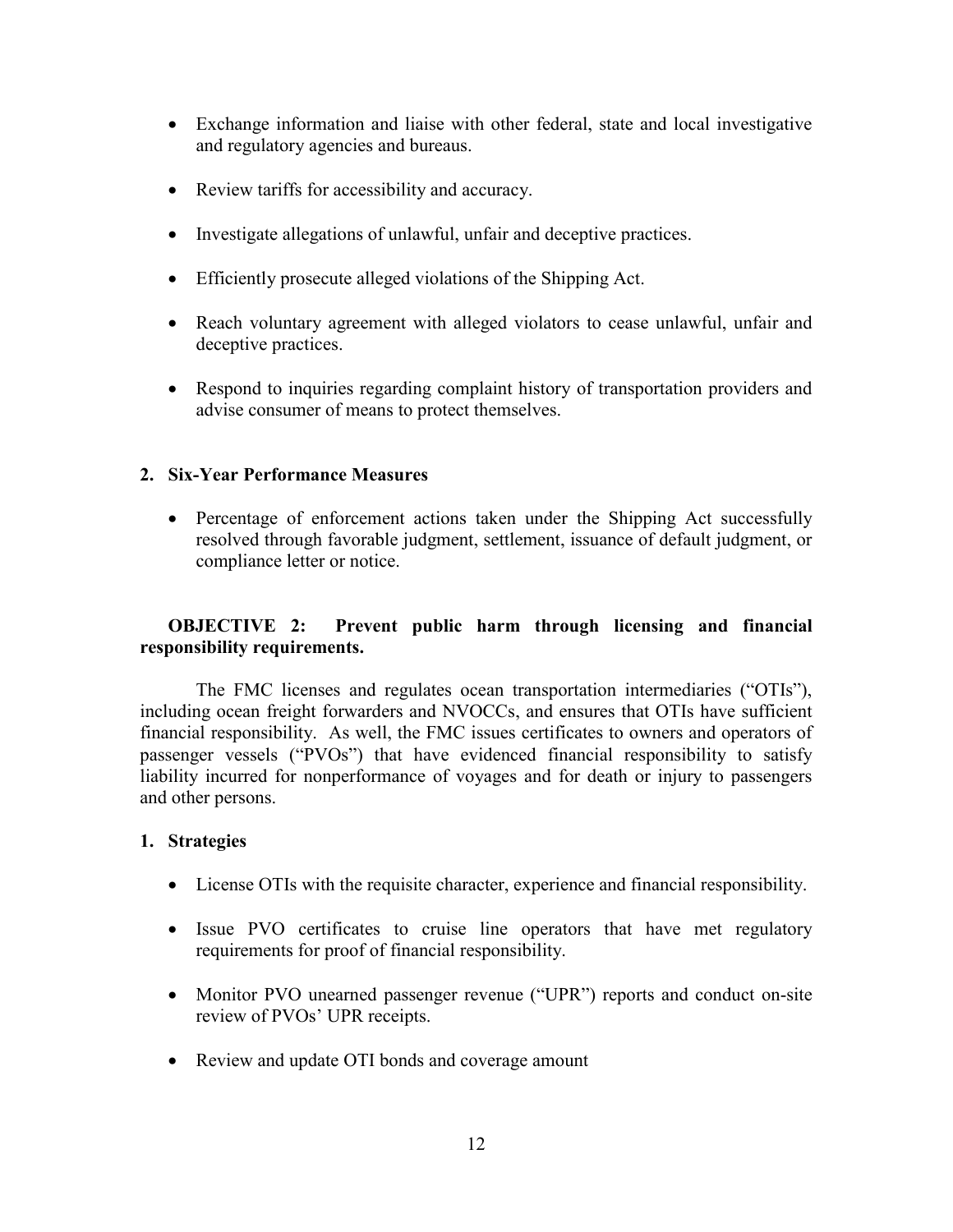# **2. Six-Year Performance Measures**

- Percentage of decisions on completed OTI license applications rendered within 60 calendar days, facilitating lawful operation of OTIs with the appropriate character and experience requirements.
- Percentage of cruise line operators examined during the year that have the full financial coverage required by regulation to protect against loss from nonperformance or casualty.

# **OBJECTIVE 3: Enhance public awareness of agency resources, remedies and regulatory requirements through education and outreach.**

Protection of the public requires knowledge on the part of regulated parties and users of their services as to FMC regulatory requirements. As well, the public needs to be well informed of the services offered by the FMC and the remedies available in the event of noncompliance, injury or unresolved disputes.

# **1. Strategies**

.

- Maintain an accessible presence in local regulated communities
- Proactively educate regulated parties of regulatory requirements through educational presentations.
- Maintain VOCC and NVOCC tariff location information on the agency website.
- Emphasize OTI requirements to new licensees by letter.
- Promote awareness of FMC licensing and financial requirements by conference participation and seminars.
- Make available to the public key documents in all Commission formal proceedings through the Commission website.
- Create and produce brochures to educate industry and public about FMC requirements and services.
- Promote general awareness of resources available through Commission's website.
- Continuously expand and update information available to the public through the website, including list of licensed OTIs.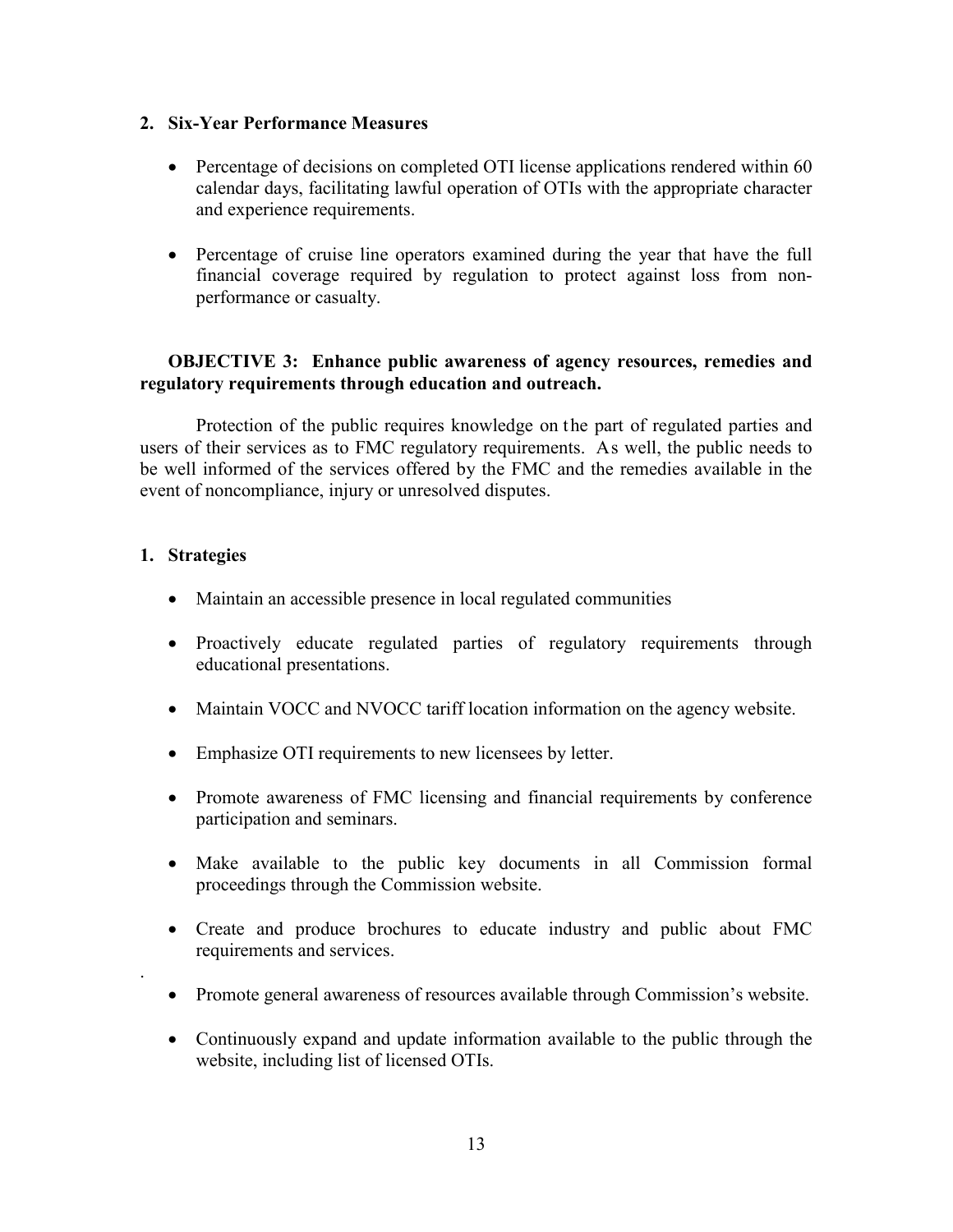# **2. Six-Year Performance Measure**

• Percentage of key Commission issuances, orders and reports that are available through the Commission's website within 5 working days of receipt.

# **OBJECTIVE 4: Impartially resolve international shipping disputes through alternative dispute resolution and adjudication.**

 The Commission has several means by which the public or entities in the shipping industry may seek resolution of disputes or complaints. The Commission provides *ombuds* services to assist parties in resolving complaints informally through its office of Consumer Affairs and Dispute Resolution and its Area Representatives. Formal complaints of alleged Shipping Act violations may be filed for adjudication by an administrative law judge. Parties may seek the assistance of a trained neutral at any stage in a formal proceeding or in the first instance for resolution using ADR processes.

# **1. Strategies**

- Provide *ombuds* services to informally resolve passenger vessel, household goods and other shipper complaints.
- Encourage the use of and provide facilitative ADR services to parties who request services of a trained neutral in resolving disputes and shipping problems that affect international ocean shipping.
- Adjudicate disputes under the jurisdiction of the agency through the administrative law judge ("ALJ"), with the possibility of appeal to the Commission, use of settlement officers and through arbitration.
- Timely conduct Commission proceedings so that litigants and industry can adjust behavior accordingly.

# **2. Six-Year Performance Measures**

- Number of cases opened and closed each fiscal year using ombuds and ADR services assisting consumers to recover goods or funds.
- Percentage of formal complaints or Commission initiated orders of investigation will be completed within two years of filing or Commission initiation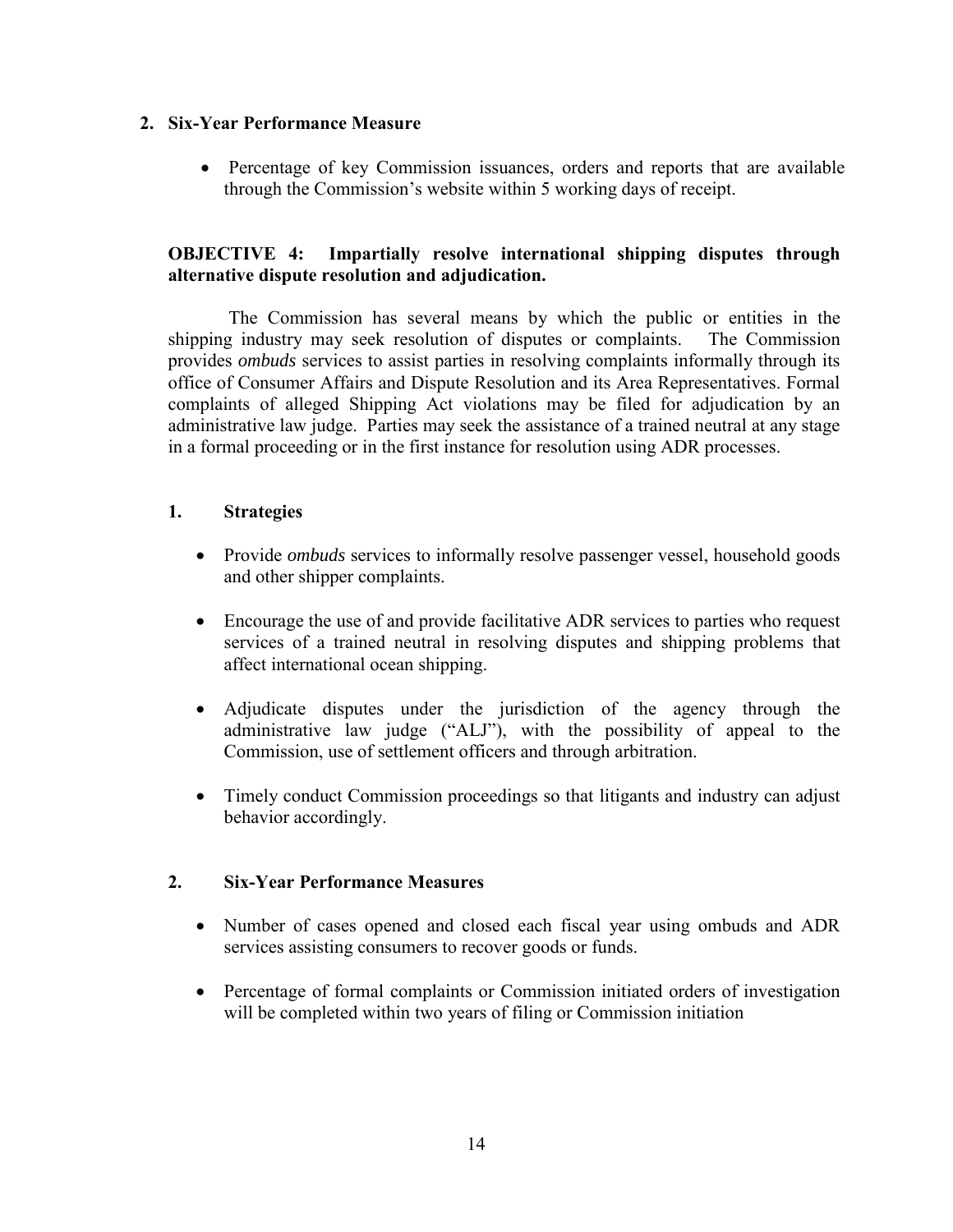#### **Administrative Strategies in Support of Agency Objectives**

In pursuing its strategic goals of maintaining an efficient and competitive international transportation system and protecting the shipping public from unlawful, unfair and deceptive ocean transportation practices, the FMC recognizes the critical importance of providing effective, performance-oriented management and of ensuring that all resources allocated to its mission are wisely employed. Separate but linked plans and measurement mechanisms are in place for human capital, information technology and financial management at the Commission.

The Commission's ability to carry out its mission and serve its customers depends on having a well trained, highly skilled, and flexible workforce. The Commission's *[Human Capital Plan](http://fmcmail.fmc.gov/exchweb/bin/redir.asp?URL=http://home.fmc.gov/OMD/HCP.pdf)* (for FY 2009 – 2013) aligns our human capital with our operational, information technology, and support processes in order to develop a performance-based organization. FMC's [Human Capital Accountability Plan](http://fmcmail.fmc.gov/exchweb/bin/redir.asp?URL=http://home.fmc.gov/OMD/FMC%2520HC%2520Accountability%2520Plan-final.pdf) guides human capital decisions using data-driven information and results-oriented planning techniques. It will ensure human capital needs are carefully considered as part of the Commission's strategic planning and budgeting processes and will contribute to our mission success by monitoring and evaluating the progress and results of human capital goals, programs, and activities.

Planning is ongoing for use of information technology (IT) resources necessary to drive accomplishment of the Commission's strategic goals. The Commission has in place an IT Strategic Plan published in 2005, with updated strategic and operational IT plans currently under development. The Commission is committed to an integrated approach to IT capital planning and investment control — both of which are driven by the Commission's Strategic Plan and its need to meet mission objectives in an efficient, transparent, and effective manner. Information technology planning is driven by programmatic needs of the Commission.

Financial systems are monitored and audited annually as required by the Federal Manager's Financial Integrity Act of 1982, t he Chief Financial Officers Act of 1990 (CFO Act), as amended, and the Government Management Reform Act (GMRA) of 1994 and reported annually through the Performance and Accountability Report. The Federal Managers' Financial Integrity Act (FMFIA) of 1996 r equires that agencies establish controls that reasonably ensure that obligations and costs comply with applicable law; assets are safeguarded against waste, loss, unauthorized use, or misappropriation; and revenues and expenditures are properly recorded and accounted for. It requires the agency head to provide an assurance statement of the adequacy of management controls and conformance of financial systems with Government standards. As well, the CFO Act mandates annual audits of the Commission's internal controls systems. The Commission is committed to maintaining an unqualified audit opinion on a udits of its Annual Financial Statements. Further, the Commission is committed to addressing matters identified through the Financial Statement Audits involving internal controls and operations considered material weaknesses. By carefully and closely monitoring all of its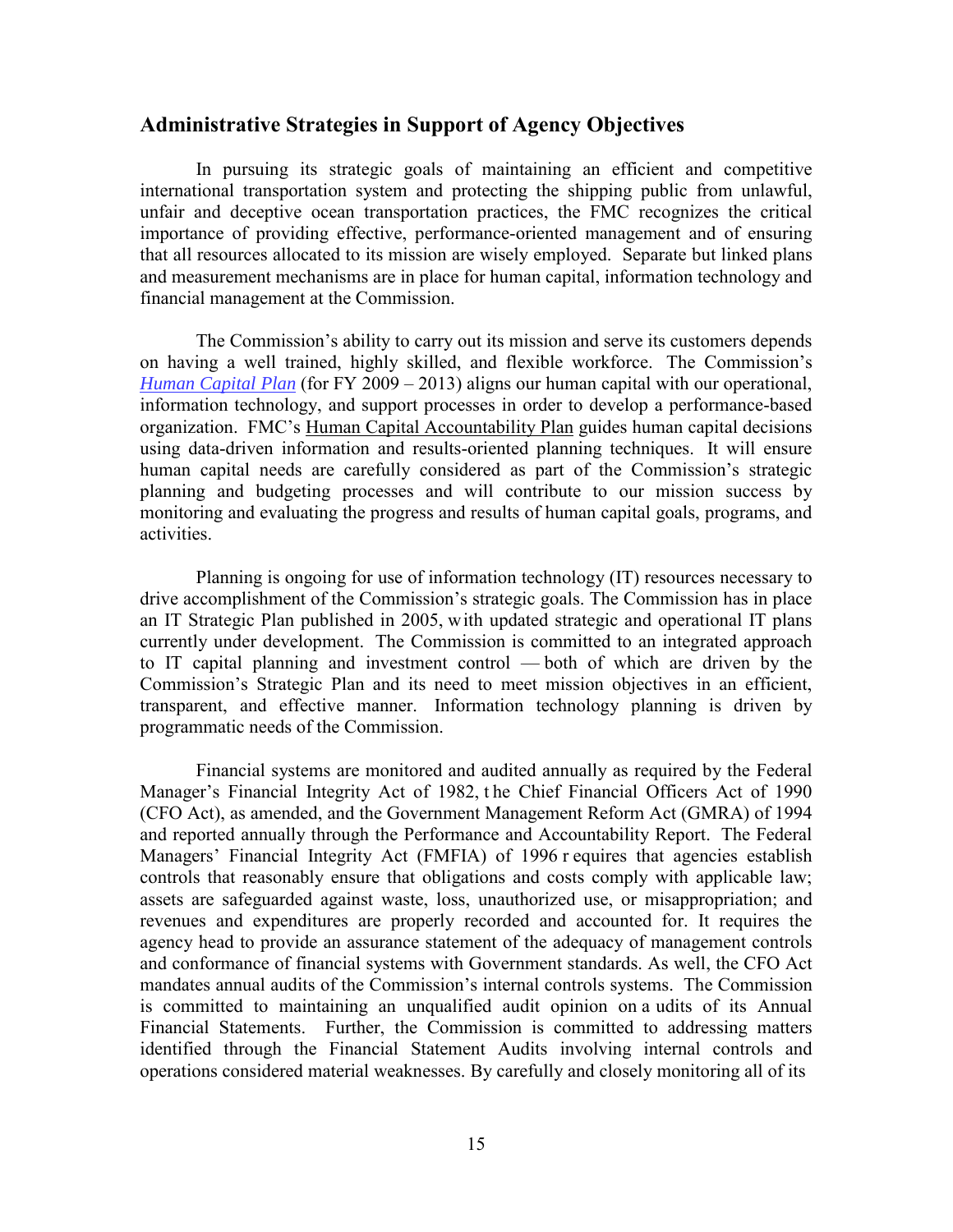operational programs, personnel needs, planning processes, financial and procurement practices, and vital support activities, the agency strives to ensure that its strategic goals are not only being met – but being advanced in ways that make the most productive, efficient, and sustainable use of the scarce resources with which it has been entrusted.

- Develop annual budget directly linked to strategic and annual performance plans for submission to the Congress and OMB.
- Annually measure performance as established in the strategic plan and assess the efficacy of performance measures for preparation of the annual performance plan.
- Identify and alleviate current and future skill gaps by fostering human resources management principles, including recruitment and placement, position classification and pay administration, occupational safety and health, employee assistance, employee relations, workforce discipline, performance management and incentive awards, employee benefits, career transition, retirement, employee development and training, personnel security, and equal employment opportunity.
- Promote economy and efficiency by detecting waste, fraud and abuse in the agency's programs via auditing agency operations.
- Ensure program compliance with various rules and regulations regarding such areas as forms clearance, Paperwork Reduction, Small Business Paperwork Reduction Act, and other federally required reports and submissions.
- Execute financial management policies and programs, manage agency appropriations, administer internal control systems for agency funds, travel and cash management, and coordinate with contractors who provide accounting and payroll services.
- Monitor performance to ensure the agency's program operations are effectively, efficiently, and sustainably supported via telecommunications, procurement of administrative goods and services, property management, space, printing and copying, mail and records services, facilities and equipment maintenance, and transportation.
- Provide guidance to staff regarding administrative matters, including procurement, personnel and contracting issues.
- Utilize technology and IT expertise to streamline the agency's work processes and enhance the productivity and efficiency of the workforce to support the needs of the commission.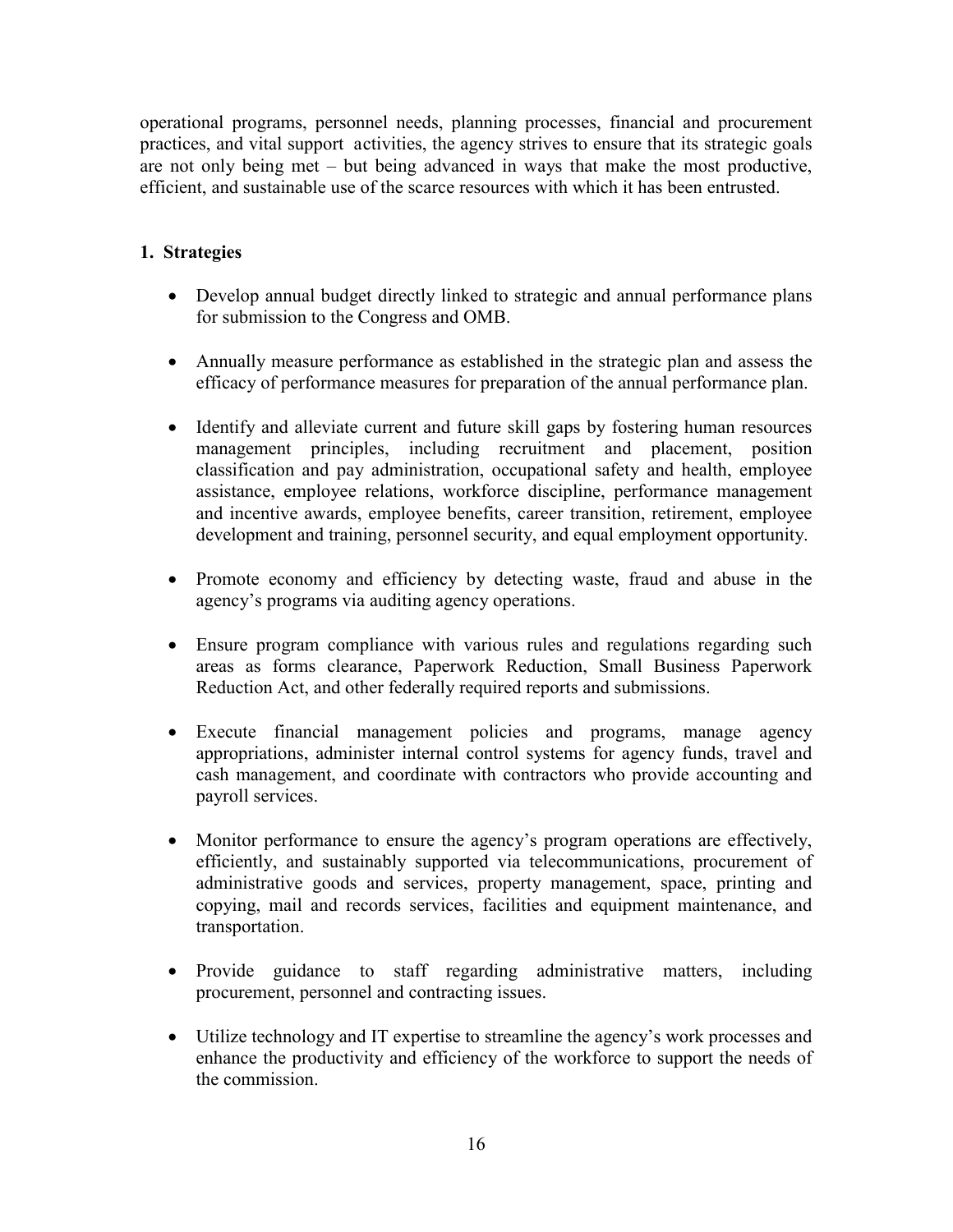#### **Factors Affecting the Achievement of Goals**

The FMC is a small agency that has established considerable in-house expertise in the legal, economic and organizational aspects of international liner shipping and the inter-modal movement of ocean cargo. T hat expertise allows the FMC to effectively pursue its goals of maintaining a competitive international ocean transportation system and protecting the public from unlawful, unfair and deceptive practices efficiently at a very modest cost to the taxpayer and with a minimum regulatory burden on stakeholder industries.

To continue to accomplish its goals, the agency will need to maintain its relevant expertise through the recruitment, training and retention of highly qualified attorneys, economists, industry specialists, and information technology experts. The importance of the recruitment and retention issue is likely to increase as the agency's experienced personnel reach retirement age, and in the face of competition from other federal agencies seeking to replace their retiring personnel.

Expanding and enhancing the use of information technologies is one way in which the FMC is able to do more with less. The increasing importance of information technologies results not only from its contribution to the agency's ability to collect and process information more efficiently and accurately, but also because of the agency's need to keep up w ith the electronic-business practices of the industries it r egulates. Greater use of information technology also helps make many of the aspects of licensing, certification and information filing simpler and easier to accomplish for the agency's stakeholders. IT is critical to the maintenance and effective use of various key agency databases.

The security of agency databases and confidential business reports and associated documents filed with the FMC has received increasing attention in recent years. Enhanced and extended applications of information technologies helps ensure that security.

The FMC regulates international ocean liner transportation, and is also involved, through its regulation of marine terminal operators, with aspects of the intermodal movement of ocean cargo in the U.S. In addition, foreign-based ocean transportation intermediaries are subject to statutory bonding requirements under FMC jurisdiction. To the extent that there are changes in the regulatory treatment of international liner operations by foreign governments, as will be the case in Europe beginning in late 2008, the FMC will need to conduct research to determine the likely affect of such changes on U.S. trades. O ver time, and depending on their actual impacts, regulatory changes in other regions could also provide a possible impetus for a review of U.S. statutes or regulations on liner shipping. Consequently, FMC analyses of possible future proposals for statutory revisions may be required.